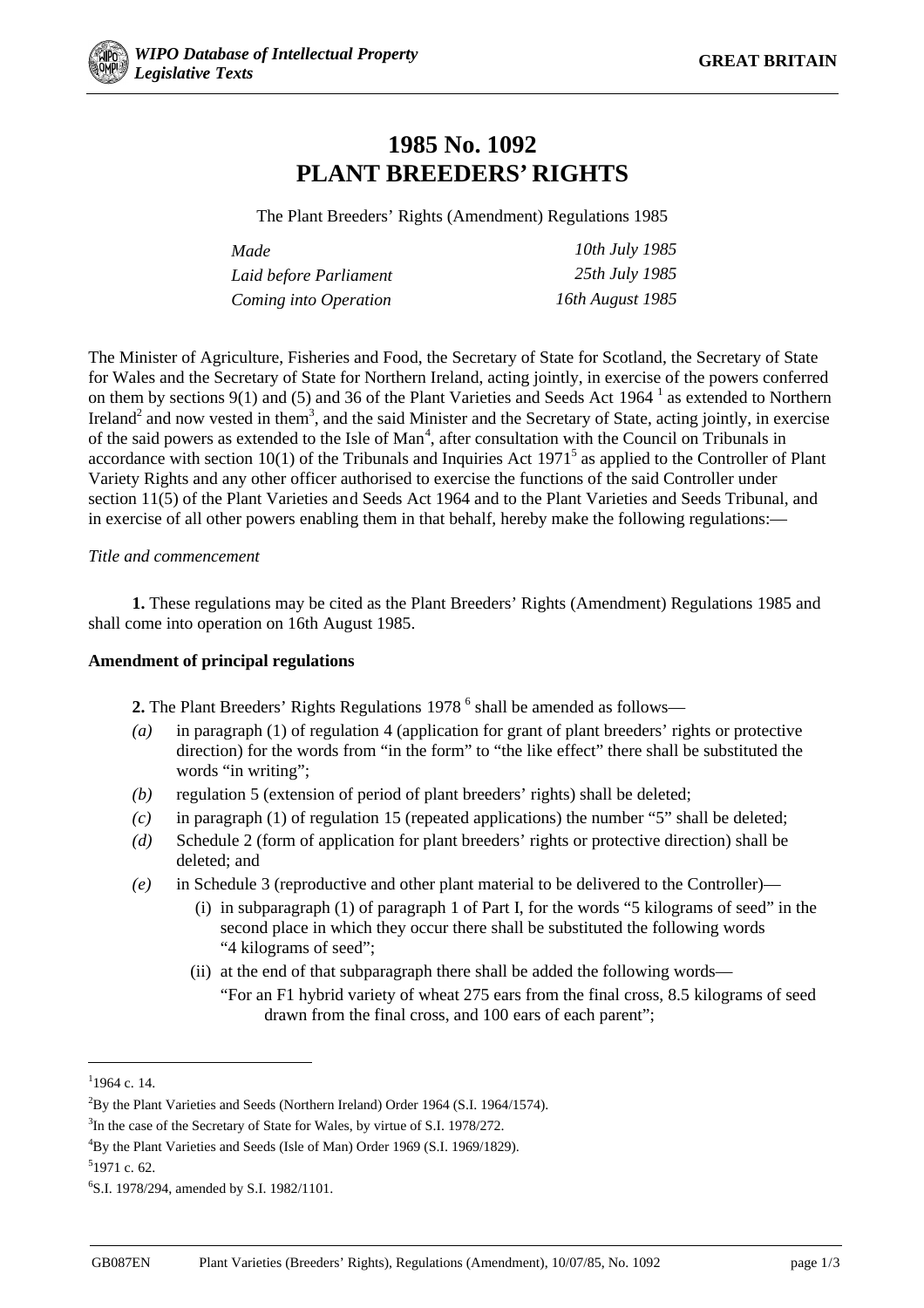- (iii) in subparagraph (2) of paragraph 1 of Part I for the words "approximately 30" there shall be substituted the words "a minimum of 25";
- (iv) in paragraph 1 of Part VII for item  $(6)$  (raspberry  $\times$  blackberry hybrids) there shall be substituted the following item—
- "(6) *Rubus other than raspberries*

Six visually healthy young plants.";

- (v) at the end of that paragraph there shall be added the following item—
- "(7) Redcurrants

Four vigorous healthy plants with at least three strong shoots. The plants shall not be more than two years old.";

(vi) in item (10) in Part XII (roses) for the words "In the case of a bush variety six trees, in the case of a shrub variety four trees and in the case of a climbing or a ground cover variety two trees" there shall be substituted the following words—

"In the case of a miniature variety six trees, in the case of a bush variety four trees, in the case of a shrub variety three trees and in the case of a climbing or ground cover variety two trees."; and

(vii) after item (17) in Part XII there shall be added the following items—

"(18) *Nerine*

Fifteen dormant bulbs.

(19) *Poinsettia*

Ten rooted cuttings.

(20) *Cacti*

Twenty unrooted cuttings

(21) *Gerbera*

Twelve young plants of normal commercial standard."

In Witness whereof the Official Seal of the Minister of Agriculture, Fisheries and Food is hereunto affixed on 10th July 1985.



*Michael Jopling,* Minister of Agriculture, Fisheries and Food.

*George Younger,* Secretary of State for Scotland.

27th June 1985.

*Nicholas Edwards,* Secretary of State for Wales.

3rd July 1985.